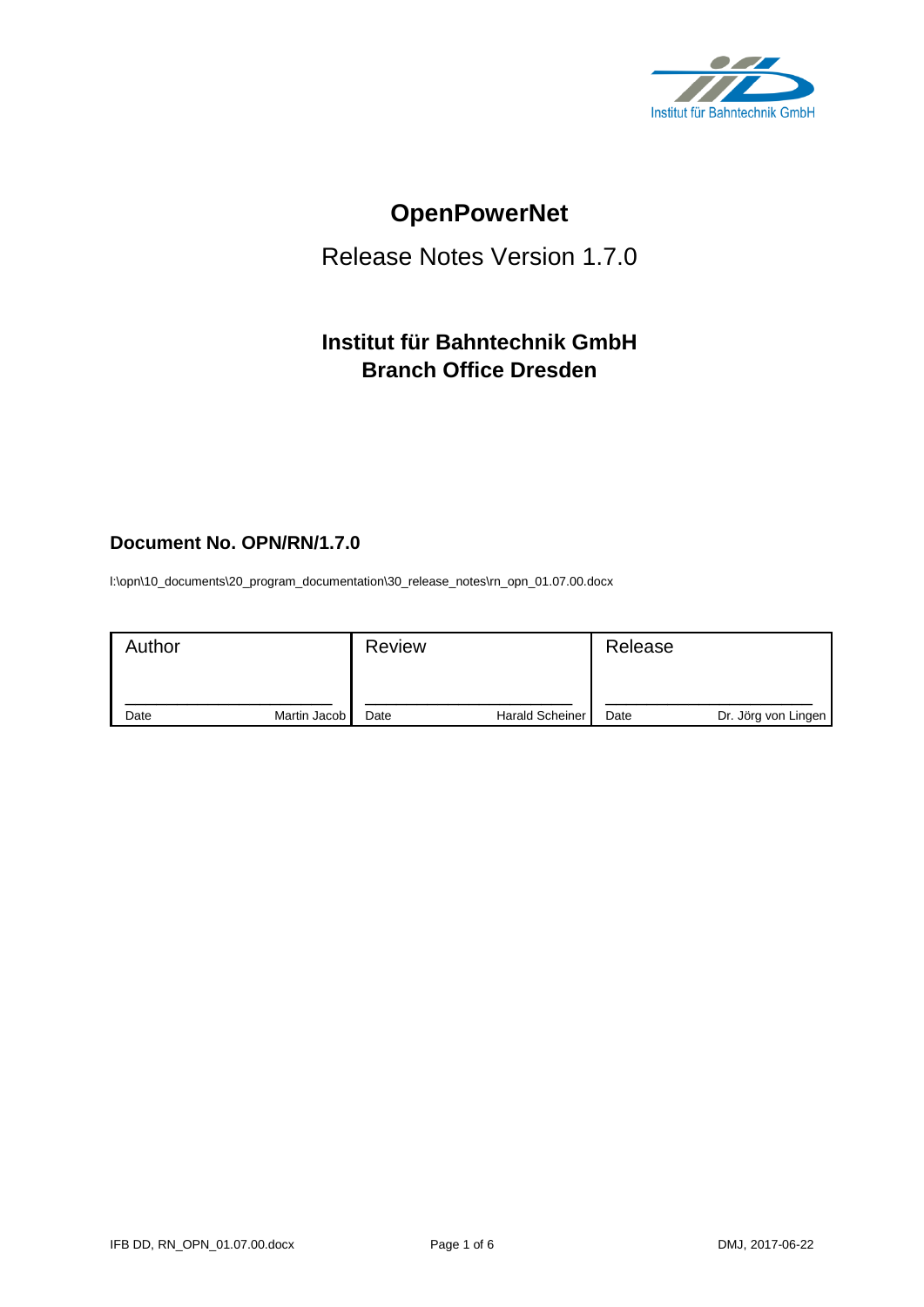

# **1 Introduction**

#### **1.1 Overview**

The purpose of this document is to describe the changes and the status of OpenPowerNet version 1.7.0. The document contains:

- o List of delivered files on DVD,
- o Description of the main functionality,
- o Any restrictions known,
- o List of corresponding documentation and
- o Known issues.

## **1.2 Configuration**

See document Installation Instruction version 1.7.0 for required third-party software versions.

#### **1.3 Acronyms and abbreviations**

The following abbreviations are used within this document.

| <b>Abbreviat</b><br>ion | <b>Description</b>                |
|-------------------------|-----------------------------------|
| 2AC                     | 2 Phase AC                        |
| AC                      | <b>Alternating Current</b>        |
| <b>ATM</b>              | <b>Advance Train Module</b>       |
| <b>DC</b>               | <b>Direct Current</b>             |
| <b>DVD</b>              | <b>Digital Versatile Disk</b>     |
| GUI                     | <b>Graphical User Interface</b>   |
| <b>ODBC</b>             | <b>Open Database Connectivity</b> |
| <b>PSC</b>              | <b>Power Supply Calculation</b>   |

## **2 List of files on DVD delivery**

```
OPN InstallationInstruction 1.7.0.pdf
OPN_ReleaseNotes_1.7.0.pdf
OPN_UserManual_1.7.0.pdf
OpenPowerNet\my.ini
OpenPowerNet\createUser.bat
OpenPowerNet\OpenPowerNet-1.7.0.zip
OpenTrack\OpenTrack.V_1.8.4.2017-06-06.zip
ThirdPartyPrograms\ required by OpenPowerNet, see Installation Instructions
update\
```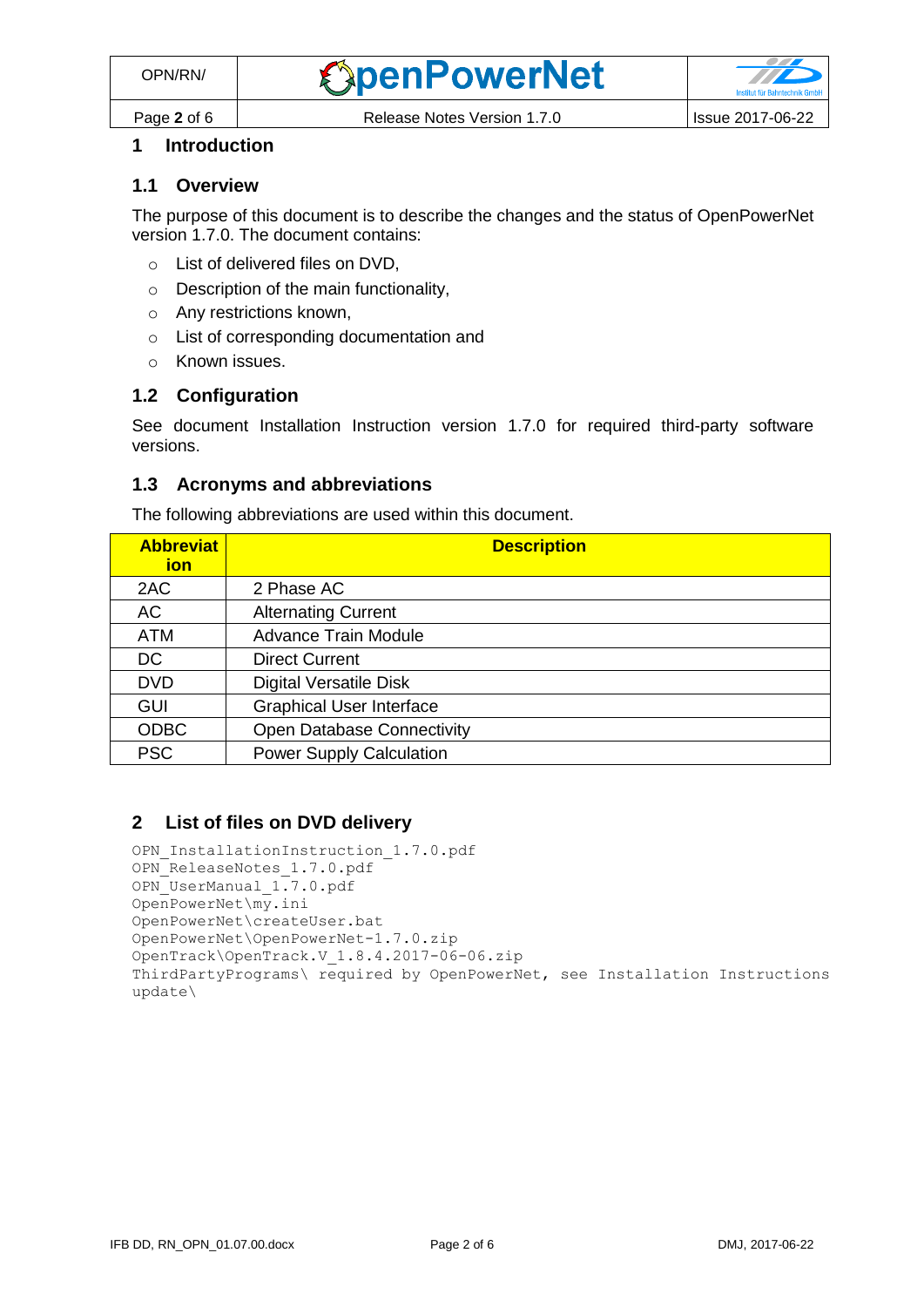

Page **3** of 6 Release Notes Version 1.7.0 Issue 2017-06-22

# **3 Main functionality**

OpenPowerNet version 1.7.0 has the following main functionality:

- Calculation of AC, 2AC and DC power supply system,
- Calculation of magnetic coupling of conductors is done internally,
- AC / 2AC power supply models:
	- o Transformer,
	- o Converter (SFC),
	- o Auto transformer,
	- o Booster transformer,
- DC power supply models:
	- o Rectifier/Inverter,
- Energy storage for stabilisation of line voltage and energy saving,
- Voltage limiting device model to limit the touch voltage,
- Calculation of tractive effort with retroactive effect to the railway operation simulator OpenTrack,
- Calculation regenerative braking,
- Consideration of tractive and braking current limitation,
- Consideration of power factor at vehicle pantograph,
- Calculation of electrical engines with single or multiple propulsion systems,
- Division of power consumption for multiple Train Operating Companies,
- Evaluation of engine energy storage,
- Consideration of coasting behaviour of the courses,
- Consideration of changing train mass at station stops,
- Calculation of short circuit currents,
- Quick evaluation of network structure using constant current engine model,
- Visualisation of results using prepared Excel-Files and
- <span id="page-2-0"></span>• Visualisation of results using the automated analysis of the Analysis Tool generating Excel and PDF files for:
	- o Minimum pantograph voltage,
	- o Maximum touch voltage,
	- o Maximum leakage current,
	- o Substation:
		- Feeder current versus time and as TRLPC1,
		- Busbar voltage versus time,
		- Power (P,Q,S) versus time and as TRLPC for input, output and total (per substation and total of all substations of a network),
		- Power factor versus time,
	- o Magnetic Field as flux density (B-field) and field strength (H-field),

<sup>1</sup> The **T**ime-**R**ated **L**oad **P**eriods **C**urve (TRLPC) shows the maximum or minimum of a set of varying window-size averages where the window time duration is defined by the x-axis value.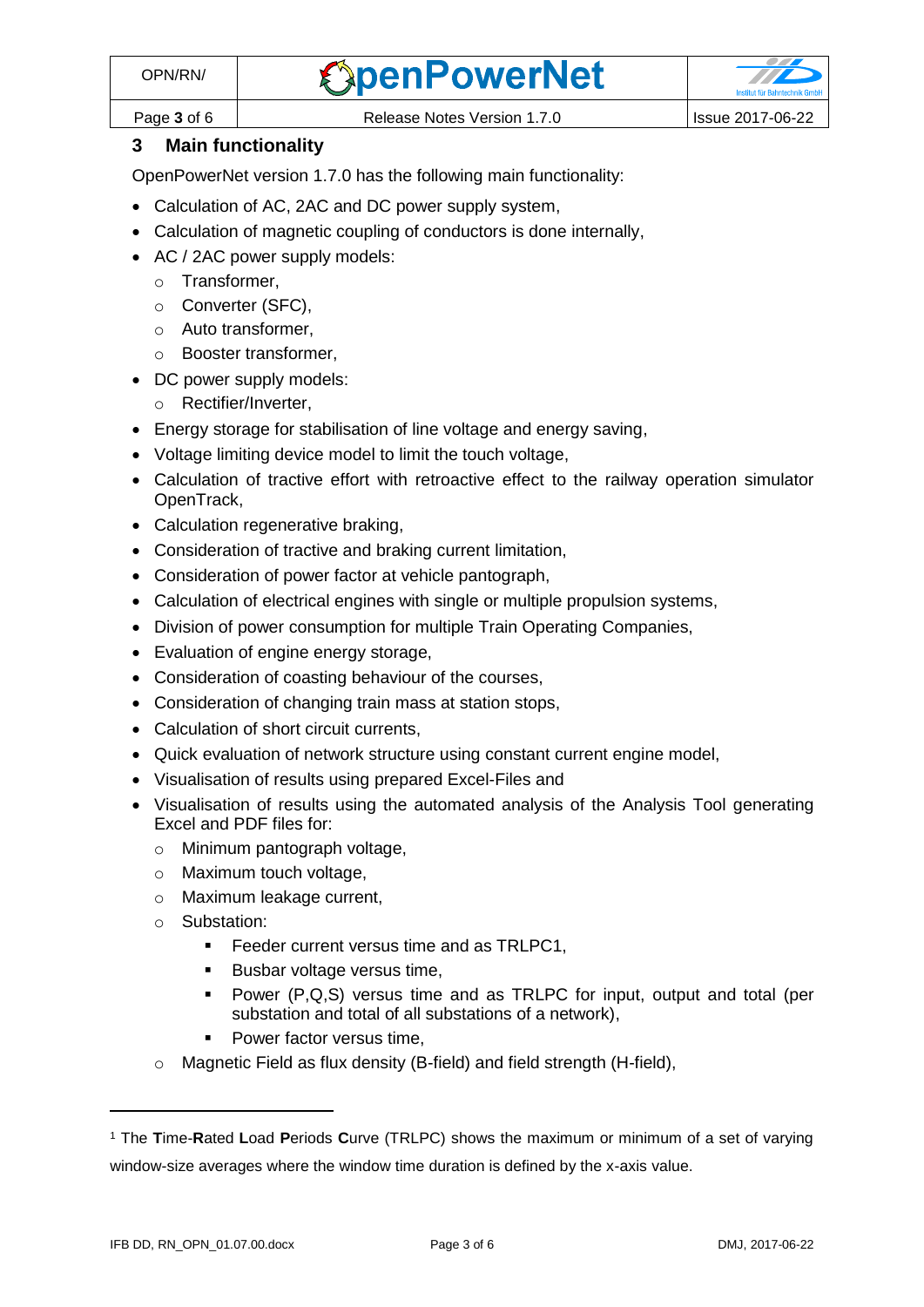| <b>DPN/RN/</b> | <b><i><u>SpenPowerNet</u></i></b> |                  |
|----------------|-----------------------------------|------------------|
| Page 4 of 6    | Release Notes Version 1.7.0       | Issue 2017-06-22 |

- $\circ$  [C](#page-2-0)onductor and connector current versus time and as TRLPC<sup>1</sup>,
	- $\circ$  Voltage versus time and as TRLPC<sup>[1](#page-2-0)</sup>,
	- o Energy overview,
	- o Vehicle specific charts,
	- o Vehicle specific overview

# **4 Changes since version 1.6.1.1**

- General:
	- o New Model viewer, called "Network Model Microscopic Viewer" (NMMV).
	- o Significant simulation speedup for models with SFC.
	- o Additional output by Automatic Analysis.
	- o Number of bugfixes in Engine Editor.
	- o Added AC 12 kV 25 Hz supply system.
	- o Updated User Manual.
- Analysis:
	- $\circ$  Create chart output for conductor current sums. All selected items for a chart will be summed up and drawn as single chart series (separate chart series for min/max selection).
	- $\circ$  Added option to decide for networks with individual time window definition whether to create output for global and/or individual time definitions.
	- $\circ$  Improved error handling and handling of invalid selections so that some of the remaining output can be created despite of an error.
	- o Vehicle output:
		- Create aggregated chart series for all courses in a single datasheet for highly improved performance and to omit chart series limit (maximum of 255 series per chart).
		- Added time outside of electrical network corridor to overview table.
		- Added chart output for phi in deg, F achieved-F Propulsion, eta Panto (eta\_Traction\*eta\_Transformer), eta = f(I), losses and SoC of energy storage.
		- Removed degree of energy at pantograph against nominal voltage for consumption and recovery.
		- Transportation quantity (TKT) is now calculated from travelled distance instead of speed. This is more accurate, but will lead to slightly different values for TKT and E\_specific in the vehicle overview.
	- o Energy overview:
		- Added energy consumed by vehicle brake resistors to overview table. Please note that this is disabled by default and may be enabled by setting the attribute "use" to true in a customised preset file under TableTypes/Energy/TableType/Section[Vehicle]/Row[E\_BrakeResistor].
	- o Substation output:
		- Create output for power of autotransformer according to EN 50329: S/P/Q renamed to S\_E/P\_E/Q\_E, output will be created for OCS-Rails by default. Rails-NF may be enabled in custom preset file by setting attribute "use" to true for the "Device2" items in chart types "P\_AT =  $f(s)$ " and "P\_AT = TRLPC". Values not visible in charts will be written to data tables nevertheless. The device overview will show the different values as "signals". Also added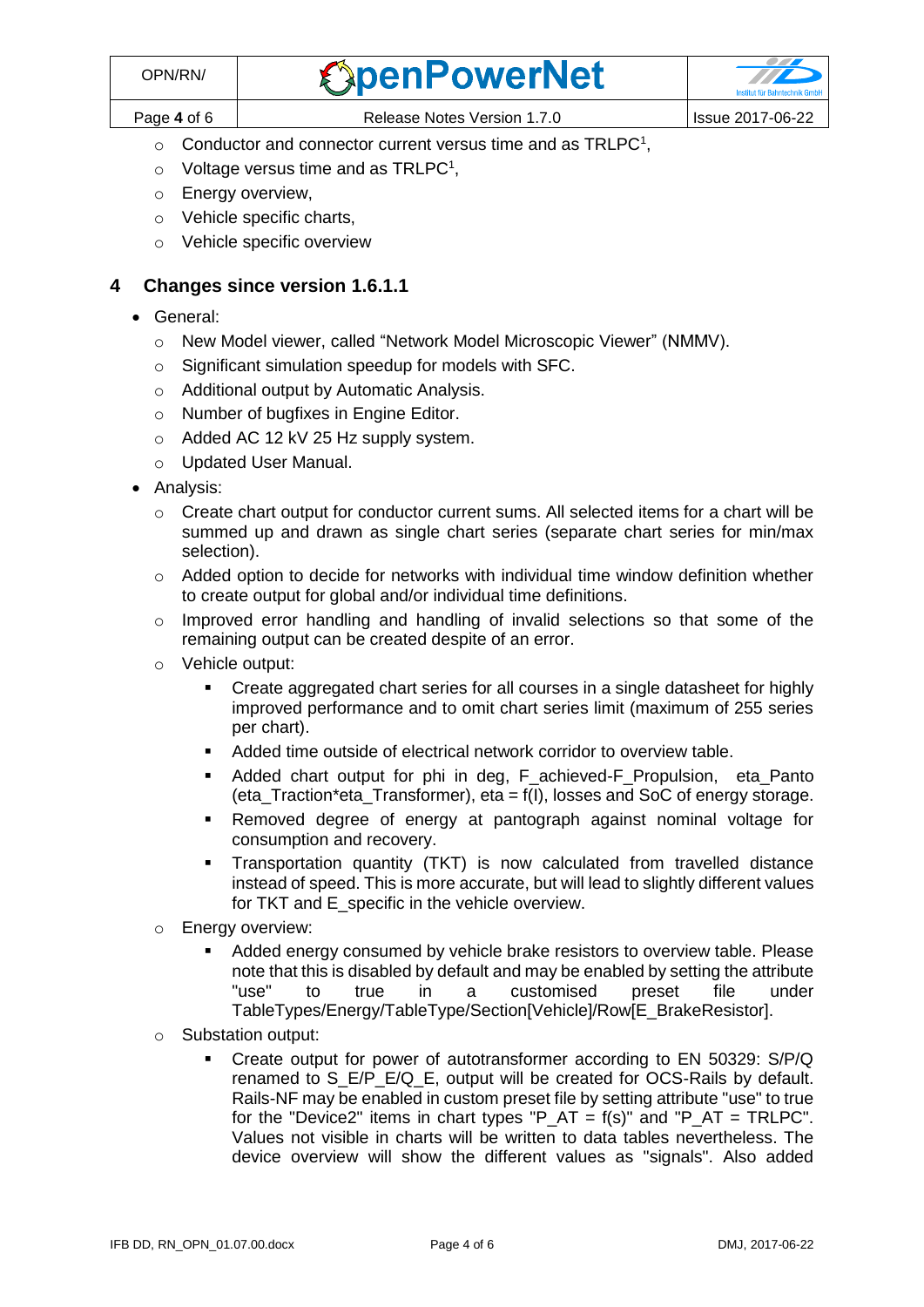| OPN/RN/     | <b><i><u>ExpenPowerNet</u></i></b> | $\overline{U}$<br>Institut für Bahntechnik GmbH |
|-------------|------------------------------------|-------------------------------------------------|
| Page 5 of 6 | Release Notes Version 1.7.0        | Issue 2017-06-22                                |

S\_N/P\_N/Q\_N (rated power according to EN 50329). Please see User Manual FAQ for description.

- Added optional possibility to create the following variables in device overviews: S\_rms, Q\_rms, S\_rmsSel, Q\_rmsSel, E\_Q. To create the output, the attribute "use" has to be set to true in a customised preset file for the corresponding a column column items under TableTypes/Substations/TableType/Section[Device]. The timeBase value of the "rmsSel" variables (default 15 minutes) may be modified through attribute "selectionValue".
- Added aggregated output for individual network time windows.
- Removed output of apparent power S at devices for out/in signals (charts and overviews). The values for reactive power Q are now found by evaluating the sign of Q instead of current sign.
- o Lines output:
	- The chart title, item and file names include the common line and track ID from the selection. This is now taken from the selection items only, reference items are ignored. In particular, this is useful when creating e.g. charts for rail-earth potential: If separate charts are to be created for each rail conductor, the naming was different previously due to the "earth" being bound to either track.
	- Display a warning if output file is skipped (e.g. if timbase value too big).
- o Default layout via Preset
	- Changed default axes for power charts to AC formatting (SPQ) to be able to create some useful output for power supply systems without an own System preset. Also added SPQ axis setup for chart of losses in device (converter and autotransformer).
- o Number of bugfixes.

## **5 Known restrictions**

OpenPowerNet is tested with OpenTrack version 1.8.4 (2017-06-06) and should only be used with this version.

OpenPowerNet is a single user application. It is not tested to use the same database for multiple users at the same time.

## **6 Version of corresponding documentation**

The following table lists the version of the documents related to OpenPowerNet 1.7.0.

| <b>Document</b>          | <b>Version</b> |
|--------------------------|----------------|
| Installation Instruction |                |
| User Manual              |                |

## **7 Known issues**

The following table contains all known but unsolved issues.

|     | <b>Summary</b>                                                                                                   | <b>Status</b>       |
|-----|------------------------------------------------------------------------------------------------------------------|---------------------|
| 371 | When using larger time steps other than 1s, OpenTrack<br>sends the requests not for all courses in the same time | Can't be<br>solved. |